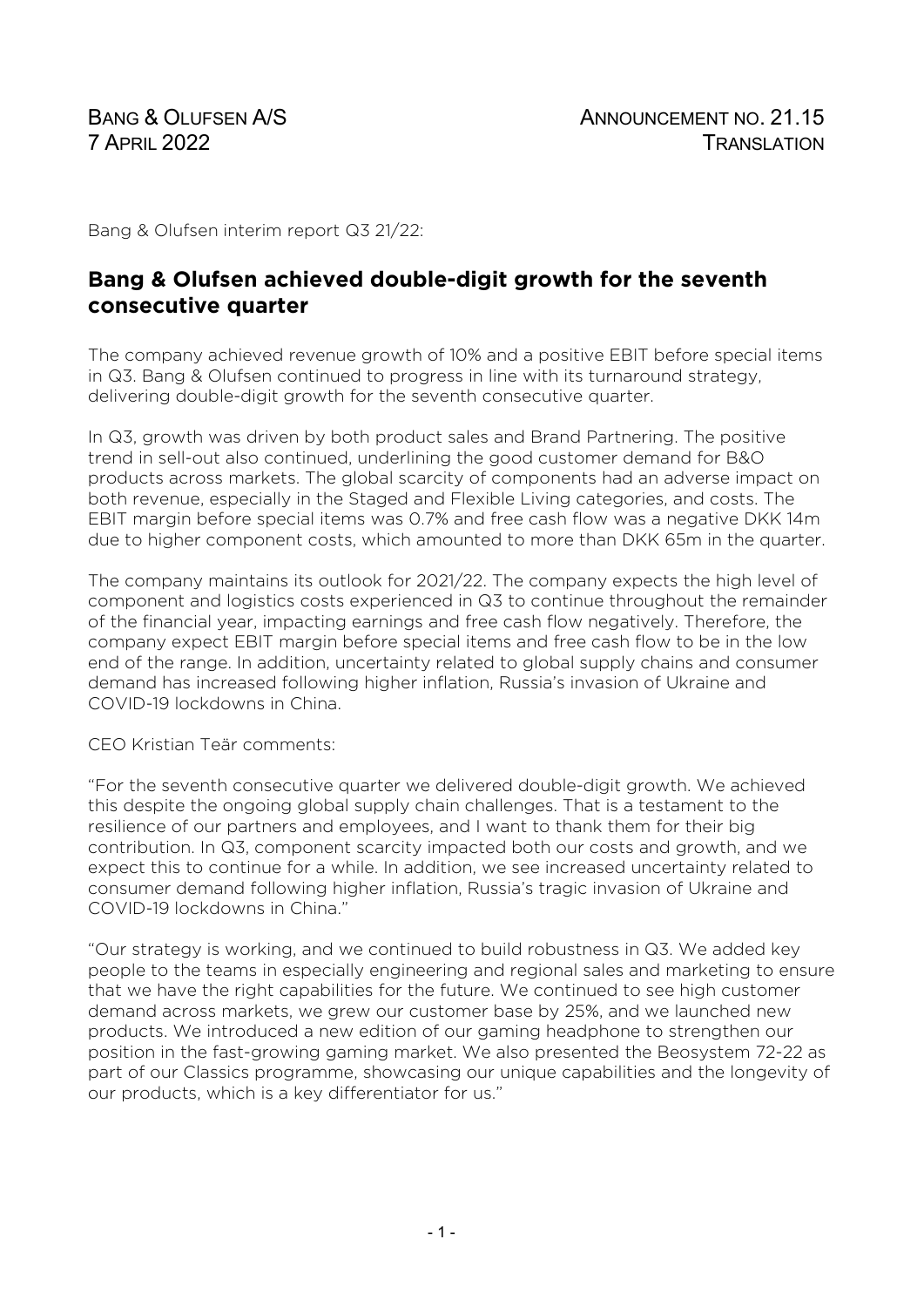## **Financial highlights**

- As a result of steady progress on strategy execution the company grew revenue by 10% in local currencies in Q3. This was the seventh consecutive quarter with doubledigit growth.
- The positive sell-out trend continued in the quarter with like-for-like sell-out growing 6%. Reported revenue from product sales grew by 10% in local currencies. Asia and Americas were the biggest growth drivers, while EMEA was on par with Q3 of last year due to high comparables in multibrand.
- Component scarcity continued to adversely impact operations, especially on the Staged and Flexible Living product categories as well as licensing income relating to the automotive industry. However, the new brand licensing partners contributed positively in Q3 and mitigated the decline related to the automotive industry.
- Gross margin declined by 0.9pp to 44.0%. Gross margin from product sales declined by 0.6pp to 38.7%, driven by higher component and logistics costs which amounted to more than DKK 65m and reduced product gross margin by approx. 9pp (Q3 20/21: 2.5pp). The effect was partly offset by changes in product mix and price increases.
- EBIT margin before special items was 0.7% (Q3 20/21: 4.9%). Despite the significant impact from higher component costs, the company remained profitable thanks to the strategy, improved robustness and agility to address challenges.
- Earnings for the period were a loss of DKK 16m compared to a profit of DKK 13m last year.
- Free cash flow was an outflow of DKK 14m (Q3 20/21: inflow of DKK 8m). The yearon-year decline was related to higher component costs and higher CAPEX.
- Available liquidity was stable at DKK 511m (Q2 21/22: DKK 534m).
- For the first nine months of the financial year, Bang & Olufsen delivered 19% revenue growth in local currencies, EBIT before special items of DKK 42m (9M 20/21: DKK 23m) and a positive free cash flow of DKK 18m (9M 20/21: DKK 85m). The results were impacted negatively by higher component and logistics costs of more than DKK 150m.

### **Strategic progress**

Component scarcity impacted strategy execution again in Q3. Marketing activities were adjusted to accommodate for product availability.

- Demand was solid in the six core European markets, with sell-out growth of 10%. However, reported revenue declined by 10% in local currencies, mainly due to high comparables in multibrand.
- The two core Asian markets grew by 28% in local currencies. Sell-out was at the same level as last year. Sell-out growth was lower than sell-in in the multibrand and etail channels as the company transitions to new distribution partners. Also, the Chinese New Year began earlier this year, thereby impacting the number of sell-out days in Q3.
- Americas grew 32% in local currencies, driven by all product categories and distribution channels. Like-for-like sell-out grew by 18%.